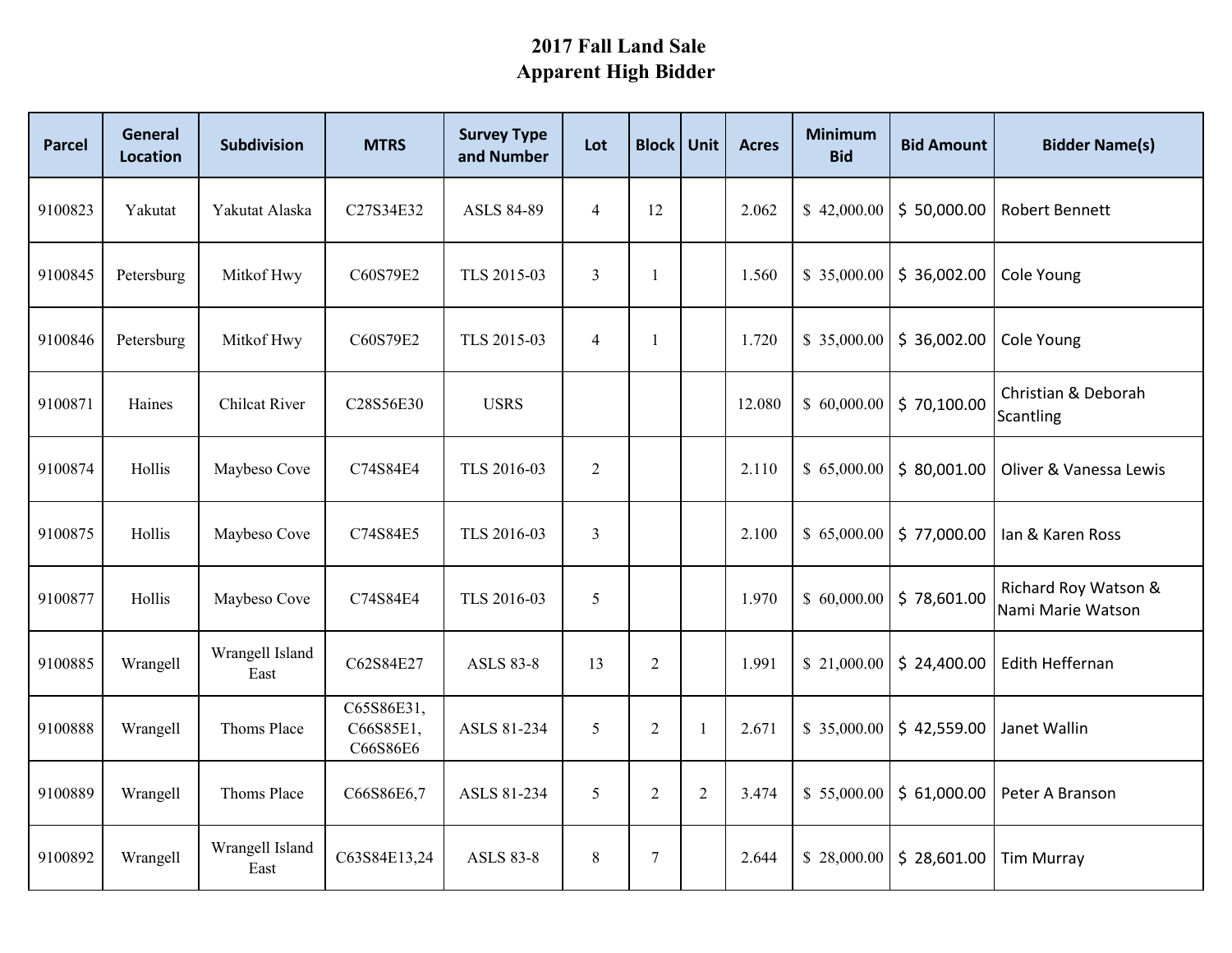## **2017 Fall Land Sale Apparent High Bidder**

| <b>Parcel</b> | <b>General</b><br><b>Location</b> | <b>Subdivision</b>         | <b>MTRS</b>    | <b>Survey Type</b><br>and Number | Lot                      | <b>Block</b>   | Unit | <b>Acres</b> | <b>Minimum</b><br><b>Bid</b> | <b>Bid Amount</b> | <b>Bidder Name(s)</b>                |
|---------------|-----------------------------------|----------------------------|----------------|----------------------------------|--------------------------|----------------|------|--------------|------------------------------|-------------------|--------------------------------------|
| 9200676       | Nikiski                           | <b>Beck Lake</b>           | S7N11W1        | <b>USRS</b>                      | 3                        |                |      | 2.650        | \$13,000.00                  | \$26,250.00       | Rob and Laura Young                  |
| 9200677       | Nikiski                           | <b>Unnamed Lake</b>        | S8N11W25       | <b>USRS</b>                      | 5, 16                    |                |      | 8.320        | \$26,500.00                  | \$27,150.00       | <b>Christopher Hayes</b>             |
| 9200691       | Little Tutka<br><b>Bay</b>        | South Kachemak<br>Alaska   | S8S13W21       | EPF 69-3                         | 13                       | $\overline{2}$ |      | 1.740        | \$81,000.00                  | \$88,500.00       | Gary Welpton                         |
| 9400463       | Delta<br>Junction                 | Greely S/D                 | F10S11E31      | ASLS 79-164                      | 2                        | 6              |      | 4.626        | \$<br>9,300.00               | \$<br>9,551.00    | Keith Reester                        |
| 9400525       | Salcha                            | Little Harding<br>Lake     | F6S4E11        | TLS 2013-04                      | $\bf J$                  |                |      | 1.839        | \$24,800.00                  | \$25,111.00       | William & Stephanie<br><b>Brewer</b> |
| 9400608       | Chena Hot<br>Springs              | Chena River                | <b>F3N8E23</b> | ASLS 85-260                      | Tract A                  |                |      | 1.000        | \$15,000.00                  | \$16,150.00       | <b>Henrik Wessel</b>                 |
| 9400618       | Ester                             | Aspenwood                  | F1S3W26        | <b>ASLS 84-20</b>                | -1                       | $\overline{4}$ |      | 3.039        | \$28,900.00                  | \$28,988.00       | Renee Foster                         |
| 9400633       | Lake<br>Minchumina                | Lake Minchumina<br>Airport | F12S24W4,5     | <b>USS 3786</b>                  | 1                        |                |      | 6.550        | \$22,500.00                  | \$27,559.00       | Walter & Molly Maakestad             |
| 9400643       | Chena Hot<br>Springs              | North Fork Chena<br>River  | F3N8E19        | <b>AS PLAT 81-26</b>             | Portion<br>of<br>Tract B |                |      | 15.690       | \$28,200.00                  | \$28,600.00       | Henrik Wessel                        |
| 9400646       | Salcha                            | Hartman Lake               | <b>F6S4E2</b>  | <b>USRS</b>                      |                          |                |      | 16.830       | \$33,700.00                  | \$37,851.33       | Gary & Kathy Sonnichesen             |
| 9400647       | Lake<br>Minchumina                | Lake Minchumina<br>Airport | F12S24W4,5     | <b>USS 3786</b>                  | $\mathfrak{2}$           |                |      | 5.840        | \$22,500.00                  | \$23,557.00       | Walter & Molly Maakestad             |